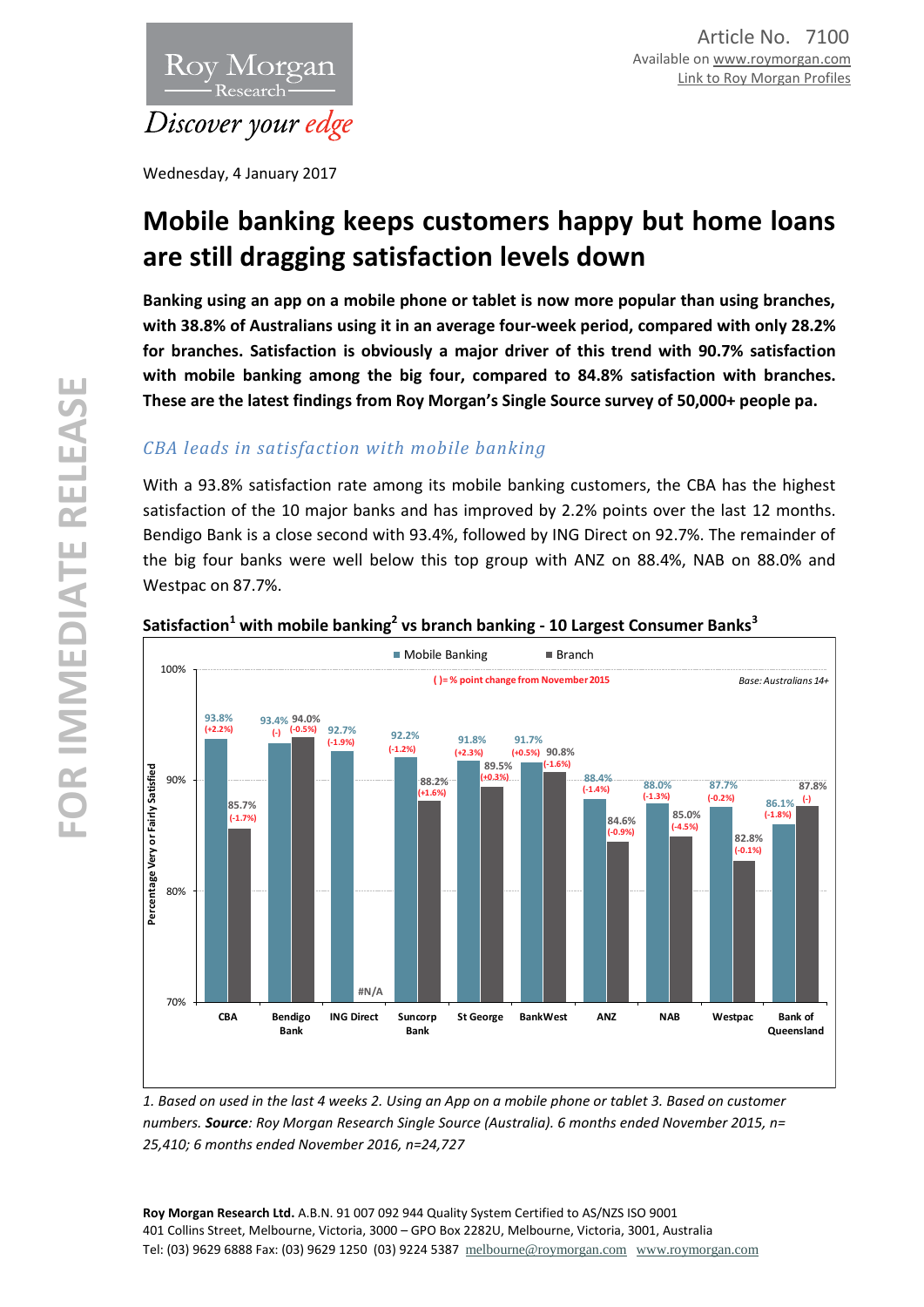Satisfaction with branch banking is highest for Bendigo Bank (94%), followed by Bankwest on 90.8% and St George (89.5%). The lowest were Westpac (82.8%) and NAB (85.0%). CBA branch satisfaction is at 85.7%, a long way behind that of its mobile users (93.8%) a gap that has widened over the last 12 months.

# *Mortgage customers of the big four remain a drag on satisfaction*

The mortgage customers of each of the big four banks continue to be a drag on their overall satisfaction, despite historically low home-loan rates. Over the last 12 months, satisfaction among the big four's home-loan customers has fallen further behind their other customers with a decline by 2.8% points to 75.4%, compared to a drop of only 0.4% points for non-homeloan customers (to 80.5%).

#### **94.8% 94.5% 83.6%** (+0.9%) 83.3% **81.3% (-7.3%) 78.0% 77.4% 75.9% 72.9% 72.6% 89.5% 88.6% 84.3% 85.3% 85.9% (-1.2%) 82.7% 86.0% 77.9% 80.4% 77.7% (-1.6%)**70% 80% 90% 100% **ING Direct Bendigo Bank St George BankWest Suncorp CBA Bank of Queensland ANZ EXERCISE SATISFIED SATISFIED SATISFIED SATISFIED SATISFIED SATISFIED SATISFIED SATISFIED SATISFIED SATISFIED SATISFIED SATISFIED SATISFIED SATISFIED SATISFIED SATISFIED SATISFIED SATISFIED SATISFIED SATISFIED SATISF** ■ Mortgage Customers ■ Non Mortgage Customers *Base: Australians 14+* **( )= % point change from November 2015 (+1.4%) (+2.6%) (+8.7%) (-1.8%) (-1.7%) (-2.6%) (-3.3%) (-2.1%) (+0.6%) (-10.9%) (-3.6%) (+1.0%) (-1.5%) (-4.1%) (-1.1%) (-7.3%)**

#### **Satisfaction of Mortgage and Non-Mortgage Customers - 10 Largest Consumer Banks<sup>1</sup>**

*1. Based on customer numbers. Source: Roy Morgan Research Single Source (Australia. 6 months ended November 2015, n= 25,410; 6 months ended November 2016, n=24,727)*

ING Direct has the highest home-loan customer satisfaction (of the top 10) with 94.8%, followed closely by 94.5% for Bendigo Bank. These two remain well clear of the field, with the next best being St George (83.6%) and Bankwest (83.3%). The CBA has the highest home-loan customer satisfaction of the big four with 78.0% and Westpac the lowest (72.6%).

# *The CBA and NAB the big four improvers in November*

The CBA was most improved among the big four for the month of November (up 0.3% points to 82.0%), maintaining its top position. The NAB also improved satisfaction marginally (up 0.1% point to 78.8%) but ANZ (down 0.6% points to 77.5%) and Westpac (down 0.1% points to 76.7%) both declined.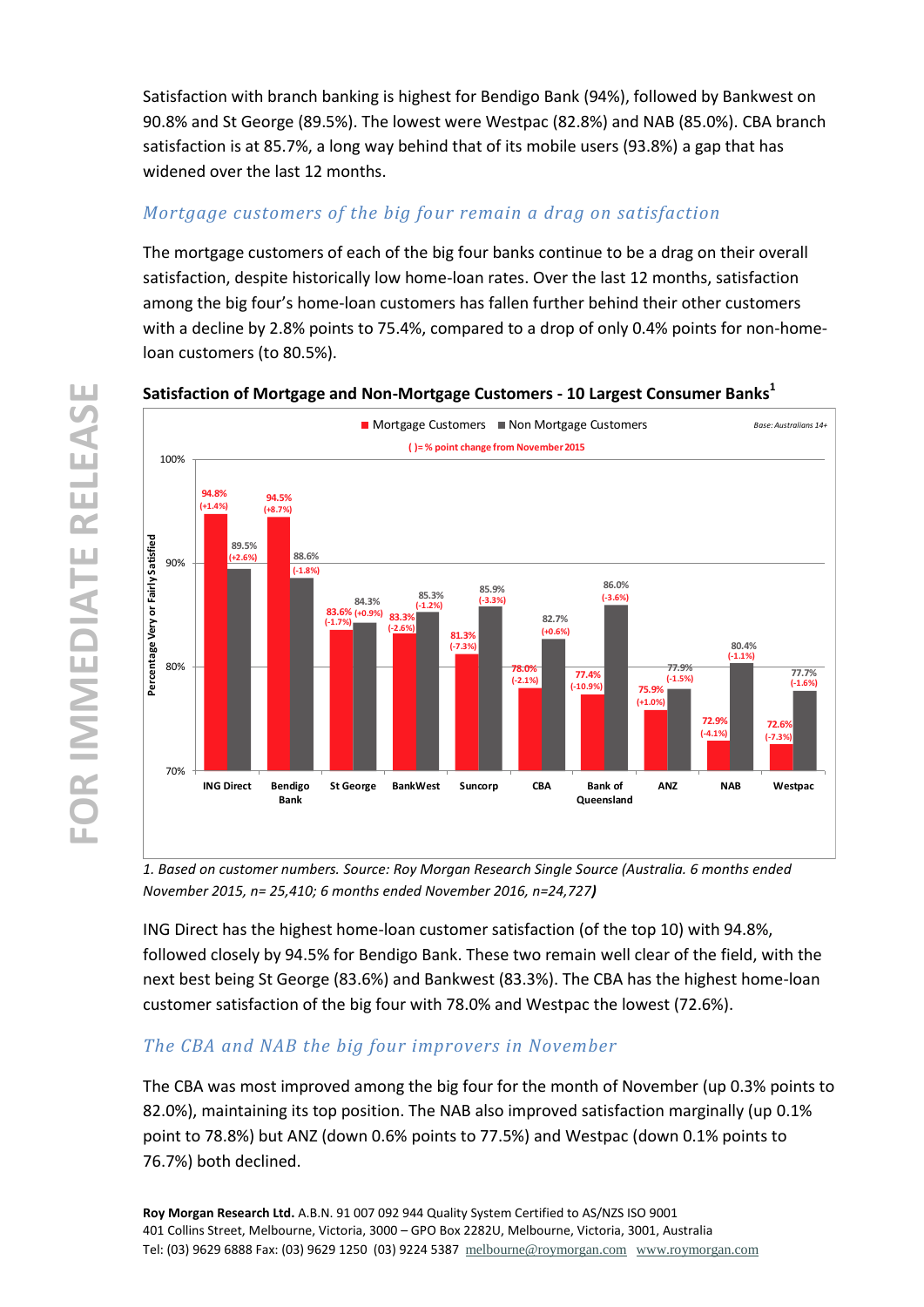

*Source: Roy Morgan Consumer Banking Satisfaction Report, November 2016, average6-month sample n=25,015.*

While the big four maintain a close eye on who is the satisfaction leader among them, the mutual banks remain well ahead of all four. The average satisfaction level for the big four in November was 79.5%, compared to the Mutual Bank's average of 90.1%. The best performers among the mutual banks were Greater Bank (94.5%), Bank Australia (93.9%) and Teachers Mutual Bank (92.3%), all well ahead of the top ranked big four, the CBA on 82.0%

### **Norman Morris, Industry Communications Director, Roy Morgan Research says:**

*"Although customers generally view their bank positively, we have identified two of the issues that need to be handled with greater sensitivity if satisfaction is to improve: how interest rates and channel changes are made and explained to customers.*

*"The high satisfaction levels and rapid increase in the use of mobile banking are likely to improve overall satisfaction. While this is a positive trend, the declining satisfaction of the big fours' branch banking customers is not so rosy. Over one in four bank customers still use branches in an average four-week period: and their satisfaction is also important.*

*"The end result is that satisfaction with branches is now further behind that of mobile banking. Banks need to pay attention on issues such as branch closures and changes to functionality so that they are better aligned with customer needs and expectations.*

*"Despite very low loan and deposit rates that favour borrowers, overall bank customer satisfaction is currently being adversely affected by the fact that only 75.4% of the big four banks' home-loan customers are satisfied. What's more, the satisfaction gap*